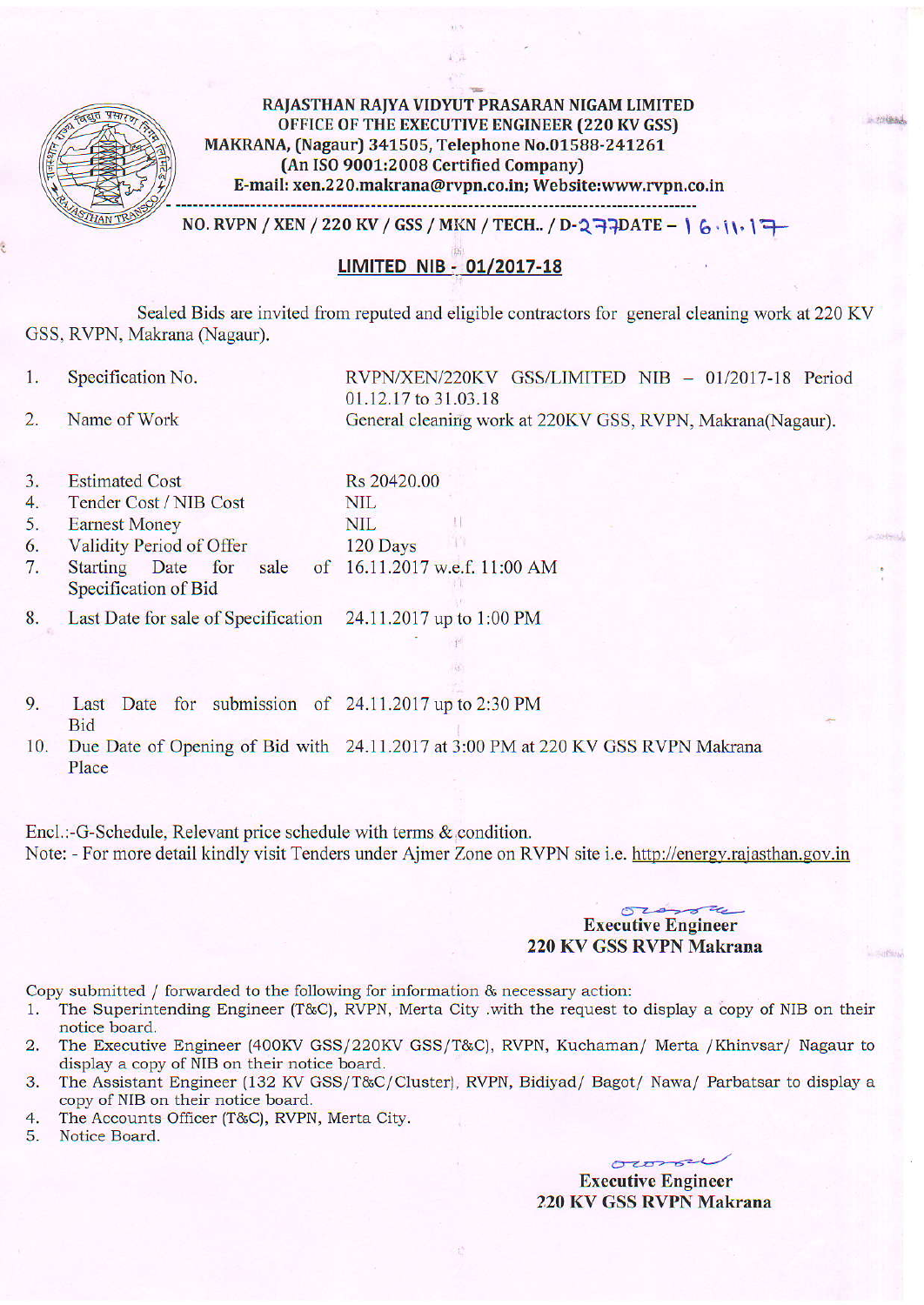

RAJASTHAN RAJYA VIDYUT PRASARAN NIGAM LIMITED [Corporate Identity Number (CIN): U40109RJ2000SGC016485] (Reg. Office: Vidyut Bhawan, Jyoti Nagar, Jaipur-302005 OFFICE OF THE EXECUTIVE ENGINEER (220 KV GSS) MAKRANA, (Nagaur) 341505, Telephone No.01588-241261 E-mail: xen.220.makrana@rvpn.co.in Website:www.rvpn.co.in

G-Schedule for Cleaning work of Control Room & Office Building w.e.f. 01.12.2017 to 31.03.2018 of BSR -2017 

| क.सं.                                              | <b>BSR Code</b><br>No. | कार्य का विवरण                                                                                                                                                                                                                                                                                                                                                                                                                                                                                                                                                                                                                                                                                                                                                                                                                                                                                                               | आवृति     | इकाई 100<br>फर्श क्षेत्रफल | वर्ग मीटर दिर रूपयों मे | रकम             |  |
|----------------------------------------------------|------------------------|------------------------------------------------------------------------------------------------------------------------------------------------------------------------------------------------------------------------------------------------------------------------------------------------------------------------------------------------------------------------------------------------------------------------------------------------------------------------------------------------------------------------------------------------------------------------------------------------------------------------------------------------------------------------------------------------------------------------------------------------------------------------------------------------------------------------------------------------------------------------------------------------------------------------------|-----------|----------------------------|-------------------------|-----------------|--|
|                                                    | $\mathbf{1}$           | सामान्य सफाई कार्य                                                                                                                                                                                                                                                                                                                                                                                                                                                                                                                                                                                                                                                                                                                                                                                                                                                                                                           |           |                            |                         |                 |  |
| 1                                                  |                        | कार्यों का विवरण :-                                                                                                                                                                                                                                                                                                                                                                                                                                                                                                                                                                                                                                                                                                                                                                                                                                                                                                          |           |                            |                         |                 |  |
|                                                    | 1.1                    | ग्रिड़ सब स्टेशन परिसर के कार्यालय, नियन्त्रण कक्ष,<br>बरामदों, विश्राम कक्ष,सीढ़ियॉं, पी0एल0सी0सी0कक्ष, बैटरी<br>कक्ष, विश्राम गृह आदि में झाडू से सफाई करना व<br>.<br>फिनायल का पोंछा लगाने का कार्य ।<br>नियन्त्रण कक्ष समेत सभी कमरों के दरवाजों व<br>खिड़कियों (मय शीशे) आदि की सफाई ।<br>समस्त शौचालय व मुत्रालय में फिनायल/रसायन का<br>प्रयोग करते हुए सफाई एवं धुलाई का कार्य ।<br>नियन्त्रण कक्ष व अन्य सभी कक्षों की छत, खिड़की,<br>कोने आदि में लगे जाले आदि की सफाई ।<br>उपरोक्त परिसर में कूड़ादानों (डस्टबिनों) को खाली<br>करना ।<br>समस्त निकाले गए कचरे को ग्रिड़ सब स्टेशन परिसर<br>से बाहर प्रभारी अधिकारी द्वारा निर्धारित स्थान पर डालना<br>नोट $=$<br>1. सफाई कार्य हेतु झाडू, पोंछे, डस्टर, आवश्यक उपकरण<br>आदि ठेकेदार को स्वयं की लागत पर लाने होंगे ।<br>2. अन्य सफाई का सामान जैसे फिनायल, फिनायल गोली,<br>रसायन आदि विभाग द्वारा देय होंगे ।<br>3. भुगतान फर्श क्षेत्रफल के आधार पर किया जायेगा । | प्रति दिन | 4.66                       | 26.00                   | 121.16          |  |
| $\overline{2}$                                     | 1.2                    | नियन्त्रण कक्ष से मुख्य द्वार तक सड़क व अन्य सड़कें एवं<br>इनके दोनों ओर छोड़ी गई खाली जगह की झाड़ू द्वारा<br>सफाई । समस्त निकाले गए कचरे को ग्रिड़ सब स्टेशन<br>परिसर से बाहर प्रभारी अधिकारी द्वारा निर्धारित स्थान पर<br>डालना । सफाई कार्य हेतु झाडू एवं आवश्यक उपकरण<br>ठेकेदार को स्वयं की लागत परलाने होंगे ।                                                                                                                                                                                                                                                                                                                                                                                                                                                                                                                                                                                                         | प्रति दिन | 9.52                       | 5.00                    | 47.60<br>168.76 |  |
| Total 1.1+1.2 रुपये                                |                        |                                                                                                                                                                                                                                                                                                                                                                                                                                                                                                                                                                                                                                                                                                                                                                                                                                                                                                                              |           |                            |                         |                 |  |
| 121 दिन के लिए कार्य की लागत रूपये<br><b>Total</b> |                        |                                                                                                                                                                                                                                                                                                                                                                                                                                                                                                                                                                                                                                                                                                                                                                                                                                                                                                                              |           |                            |                         |                 |  |
| <b>Round off</b>                                   |                        |                                                                                                                                                                                                                                                                                                                                                                                                                                                                                                                                                                                                                                                                                                                                                                                                                                                                                                                              |           |                            |                         |                 |  |
|                                                    |                        | <b>Rs.Twentee Thousand Four Hundred Twenty Only</b>                                                                                                                                                                                                                                                                                                                                                                                                                                                                                                                                                                                                                                                                                                                                                                                                                                                                          |           |                            |                         |                 |  |

Ashale Raj

**JUNIOR ENGINER (M)** 220 KV GSS, RVPN, **MAKRANA** 

**ASSISTANT ENGINEER** 220 KV GSS, RVPN, **MAKRANA** 

 $\sigma$ 2010-4 **EXECUTIVE ENGINEER** 220 KV GSS, RVPN, **MAKRANA** 

**ANTIQUES**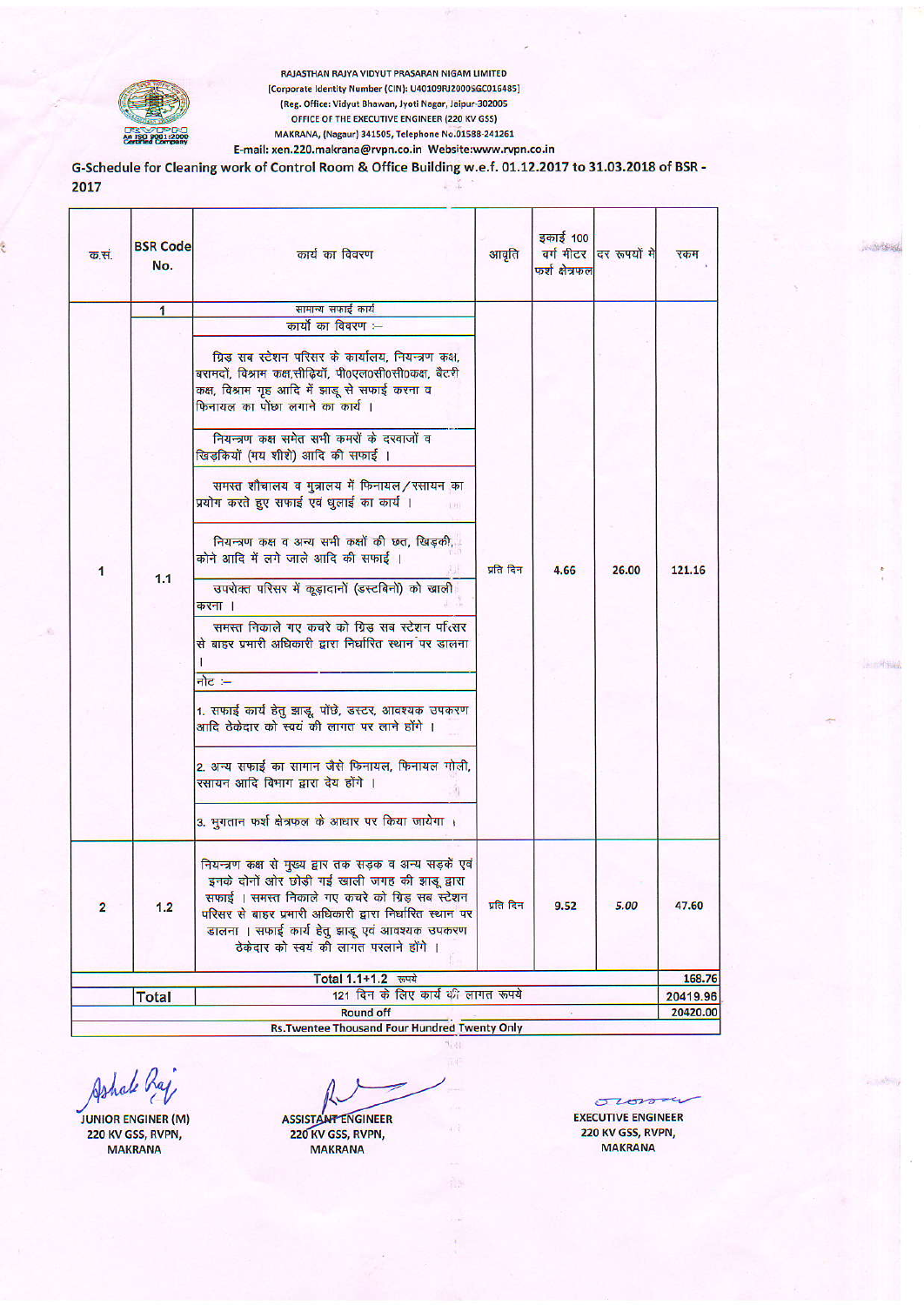### TERMS AND CONDITIONS:-

1. The NIB should be addressed to the Executive Engineer (220KV GSS), RVPN, Makrana having offlce at 220 KVGSS, Manglana Road, Makrana(Nagaur).

非市民

#### 2. RAJASTHAN GST, LEVIES& DUTIES:

(a) GST: TheNlB shall quote the prices inclusive of applicable GST. Any liability towards GST, if arises/applicable, inclusive of cost of material to be supplied by RVPN free of cost, shall be to the firms account.

(b) Income Tax: lf any income tax, surcharge on income tax or any other corporate tax is attracted under the law then the same shall be paid by him as per Government rules / deducted from his bills / invoices at the prevailing rate and if such tax is not applicable, then the contractor can claim reimbursement of the same from the relevant competent authority. However necessary TDS certificate(s) shall be issued by Nigam's paying Authority.

- 3. The NIB along with relevant documents as per eligibility criteria shall be submitted in closed/sealed envelope duly super scribe as "NIB for Cleaning work of control room and office building at 220 KV GSS,Makrana(Nagaur)" .
- 4. The under signed does not bind himself to accept the lowest or any other NIB and Reserve the right to reject any or all NIB's without assigning any reason thereof
- 5. The quoted rates shall be valid for 120 days from the date of opening NlB.
- 6. The work shall be completed as per "G" schedule within from the date of placing of work order/LOI or date of issue of layout.
- 7. 100 % payment shall be arranged/released as per Nigam's payment policy on completion of work as per specification through RTGS by the. Accounts Officer ( $\overline{I}$ &C), RVPN, Merta City after receipt of verified bills/lnvoice by the consignee.
- 8. All addition and/or alterations in the NIB must be clearly initialed.
- 9. The Rate's should be quoted the FIRM prices inclusive of all taxes and duties, insurance, and other related cost both in words and figures.
- 10. All the documents issued; shall be submitted by the NIBER duly filled up in all respect with seal and signature on each page.
- 11. NIB received late due to any reason or which are incomplete shall not be accepted for consideration, 12. Quantity of items may vary at the time of placement order.
- 
- 13. Balance 10 % payment will be released after 3 month from the date of satisfactory completion of work.

Ti

B

H)

 $\kappa$  .

U.

Executive Engineer 220 KV GSS RVPN Makrana

own

,r ... 200533511